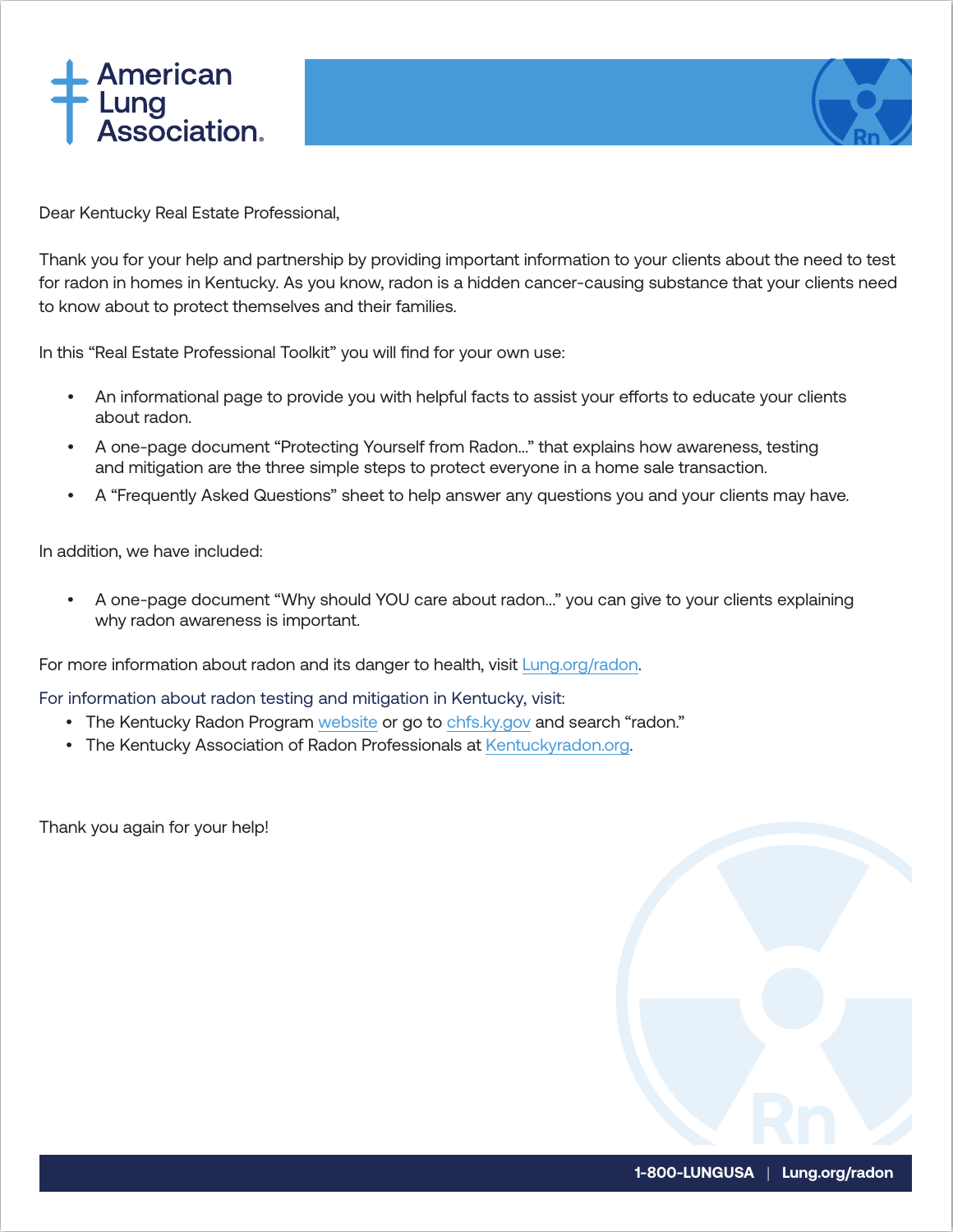

- More than one in three homes in Kentucky may have dangerous levels of radon, a hidden cancer-causing substance.
- Radon is an odorless, invisible, radioactive gas that causes lung cancer. Radon is the second leading cause of lung cancer in the country, and the leading cause in never-smokers. Radon comes naturally from the ground, and it can enter and become trapped inside any building without warning.
- Radon exposure poses a significant risk to people across Kentucky, as elevated levels have been found in every county.
- There is no safe level of radon. Owners of homes and buildings should take steps to reduce radon if their radon level is 4 pCi/L (picocuries per liter) or higher. Action is also encouraged if levels are between 2 pCi/L and 4 pCi/L to get them closer to those found naturally outdoors.
- Any home can have a radon problem. This means new and old homes, well-sealed and drafty homes, and homes with or without basements. Even if your neighbors have low radon levels, yours could still be high.
- Because no one can see, smell, or taste radon, many people are unaware of its presence, putting them at risk of dangerous exposure to this carcinogen. Testing is the only way to know if a home has a radon problem.
- For real estate transactions, testing should be conducted by qualified professionals.



**For more information** about radon and its danger to health, visit [Lung.org/radon](http://lung.org/radon).

**For information** about radon testing and mitigation in Kentucky, visit:

- The Kentucky Radon Program [website](https://chfs.ky.gov/agencies/dph/dphps/emb/Pages/radon.aspx) or go to [chfs.ky.gov](http://chfs.ky.gov/) and search "radon."
- The Kentucky Association of Radon Professionals at [Kentuckyradon.org.](https://kentuckyradon.org/)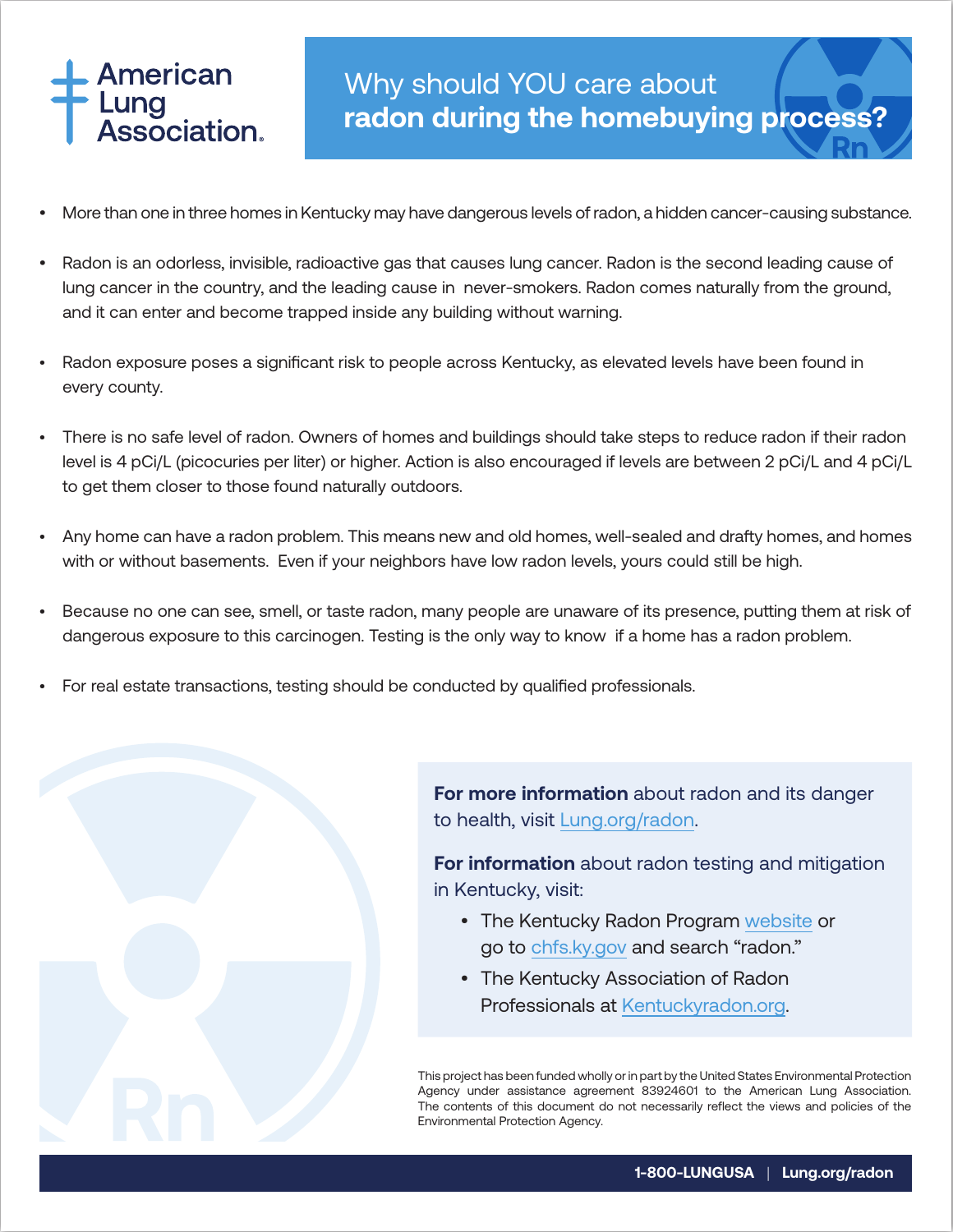# **American Lung<br>Association.**

# FAQs about **radon in Kentucky homes**



### **Question:** Is radon dangerous?

**Answer:** A recognized human carcinogen, radon is a radioactive gas that causes an estimated 21,000 deaths from lung cancer each year in the U.S. Lung cancer is the leading cancer killer in both men and women in the U.S.

## **Question:** Does radon only exist in certain types of homes?

**Answer:** Radon comes naturally from the ground, and it can enter and become trapped inside ANY building or home. This can happen without warning because we are not able to see, smell or taste radon, and it causes no immediate symptoms.

### **Question:** Do you only need to worry about radon in certain counties?

**Answer:** High levels of radon have been detected all across the state, including in heavily populated areas such as Jefferson and Fayette Counties, as well as in less populous counties such as Christian County. Every county in Kentucky has homes with high levels of radon. Science shows that living in homes at these levels is dangerous, yet most residents don't know they face this threat.

## **Question:** Do radon tests take a lot of time and money?

**Answer:** Testing homes for radon is easy and quick. For purposes of real estate transactions, testing should be conducted by professionals and can be part of a regular home inspection. Professionals can complete short-term testing in as little as 48 hours, usually for about \$100 to \$250. Outside of real estate transactions, people can also test for radon themselves with readily available tests that may take less than a week to set up and complete, costing as little as \$15. Free or low-cost testing may be available through the [state health department or](https://chfs.ky.gov/agencies/dph/dphps/emb/Pages/radon.aspx)  [other programs](https://chfs.ky.gov/agencies/dph/dphps/emb/Pages/radon.aspx).

### **Question:** The home I'm buying has a mitigation system. How do I know it is working?

**Answer:** As always, the only way to know the radon level in your home is to do a radon test. Testing by a qualified professional is recommended during the home inspection even when a home has an existing mitigation system. It is a good idea to retest your home at least every two years to be sure radon levels remain low.

**Question:** The home I'm buying has a radon level below 4 picoCuries per liter (pCi/L). Should I do anything more?

**Answer:** Yes. Check to be sure that test results are recent (within the past two years) and conducted by licensed and/or certified professionals. After moving in, do your own test to confirm the radon level is low. Afterwards you should retest regularly--at least every five years to be sure radon levels remain low, every year or two if radon mitigation is installed. You should also retest right away if you change things such as your heating system, windows or insulation, or if you begin living in another part of your home. Remember that no level of radon is safe and there is some risk well below 4 pCi/L. That's why the Lung Association recommends that people fix their homes even if radon levels are in the range between 2 and 4 pCi/L.

### **Question:** If I have lived in my home for a long time, do I need to worry about radon?

**Answer:** Any home can have a radon problem. This means new and old homes, well-sealed and drafty homes, and homes with or without basements. Even if your neighbors have low radon levels, yours could still be high. Test to be sure.

#### **Question:** Don't radon levels vary over time? What should I do about that?

**Answer:** While each building's radon levels usually remain in a certain range, there are no guarantees. That's why the Lung Association recommends regular retesting, including testing in seasons when radon is likelier to be high.

#### **Question:** Won't discovering a radon problem in my home make it harder to sell?

**Answer:** No. Testing homes has not hindered sales in places that require or recommend it. Homes where radon problems are fixed, like other home repairs, have not blocked sales. The added protection from fixing your home for radon may even be a good selling point.

**Question:** Where can I get more information about radon? **Answer:** For more information about radon and its danger to health, visit [Lung.org/radon.](http://lung.org/radon) For information about radon testing and mitigation in Kentucky, visit:

- The Kentucky Radon Program [website](https://chfs.ky.gov/agencies/dph/dphps/emb/Pages/radon.aspx) or go to [chfs.ky.gov](http://chfs.ky.gov/) and search "radon."
- The Kentucky Association of Radon Professionals at [Kentuckyradon.org](https://kentuckyradon.org/).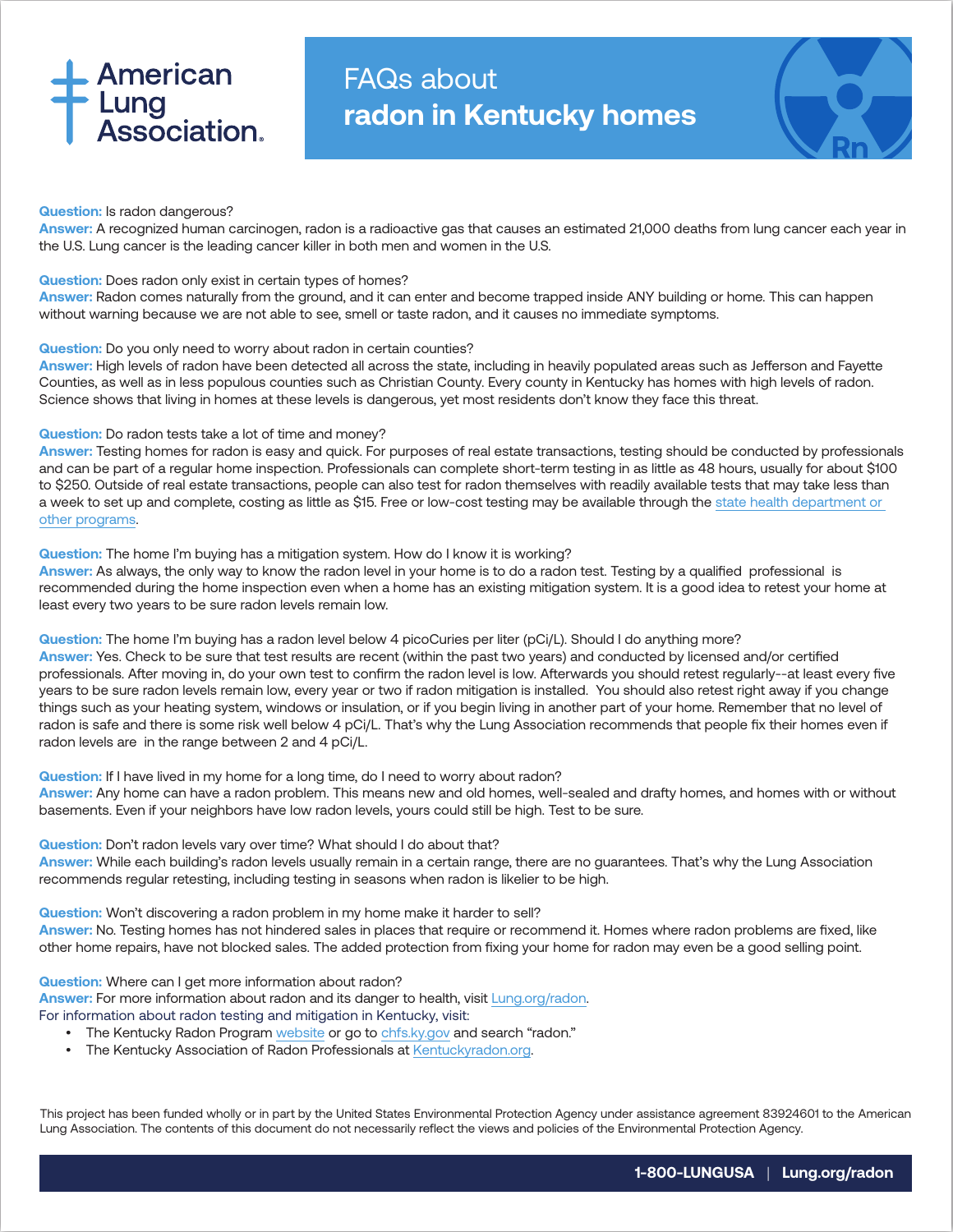# American Lung<br>\ssociation.

Know the Facts About Radon in Kentucky **Raising radon awareness can reduce lung cancer rates and save lives**

## **What is radon?**

Often called an "invisible killer," radon is an odorless, colorless and tasteless gas that is harmful to people's health. Radon comes naturally from the ground, and it can enter and become trapped inside any building without warning, posing a significant risk to all inhabitants. Fortunately, testing and mitigating radon are quick, easy and can save residents' lives.

## **What should you know about radon?**

- Prevalent throughout Kentucky, making testing critically important
- Second leading cause of lung cancer and leading cause among never-smokers, accounting for 21,000 deaths annually
- Unsafe at any level but mitigation should be done when levels are 4.0 pCi/L (picoCuries per liter) or higher
- Easily measured by using widely-available tests to determine if a problem exists
- Easily mitigated to ensure occupants' health and safety

## **What can you do about radon?**

- 1. Education about radon should be a normal part of the home-buying process.
- 2. Testing should always be conducted by a qualified professional in the course of the transaction, just like a home inspection.
- 3. Mitigation should be handled quickly by a qualified professional if elevated levels of radon are detected.

## **Help raise radon awareness. Help save lives.**

For more information about radon and its danger to health, visit [Lung.org/radon](http://lung.org/radon).

For information about radon testing and mitigation in Kentucky, visit:

- The Kentucky Radon Program [website](https://chfs.ky.gov/agencies/dph/dphps/emb/Pages/radon.aspx) or go to [chfs.ky.gov](http://chfs.ky.gov/) and search "radon."
- The Kentucky Association of Radon Professionals at [Kentuckyradon.org](https://kentuckyradon.org/).





"As a Realtor® and a parent, I sit on the Lung Association board in our state because I understand the importance of clean and safe indoor air for the health of our families. Radon exposure in our homes can cause lung cancer. We should all have our homes tested, and if needed, radon levels should be reduced."

Debbie Burdorf | Semonin Relocation Director of Corporate Business Development